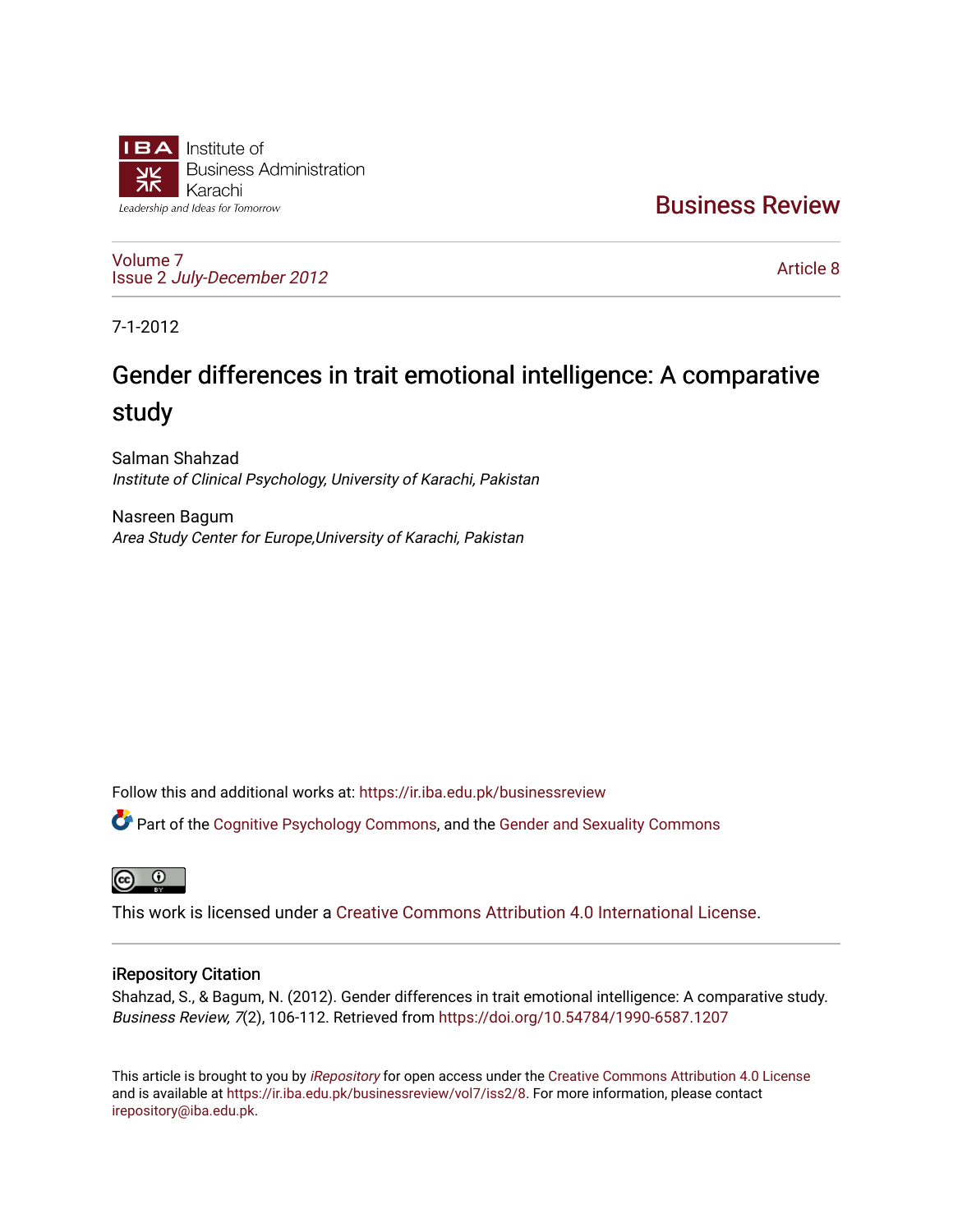# **DISCUSSION**

### **Gender Differences in Trait Emotional Intelligence: A Comparative Study**

Salman Shahzad *Institute of Clinical Psychology,* University of Karachi, Pakistan

Nasreen Bagum *Area Study Center for Europe,*University of Karachi, Pakistan

#### **Abstract**

*The objective of present study is to determine the difference between male and female on the variable of trait emotional intelligence. After the detailed literature review the following hypothesis was formulated; There would be a difference between males and females on the variable of trait emotional intelligence. The sample consisted of 100 university students. The entire sample divided into two groups. The sample consisted of 100 university students, recruited from University of Karachi, including 51(51%) males and 49 (49 %) females. The age range of both groups were from 18 to 30 years (Mean age =23.78 years) with males (Mean Age = 24.18 years) and female (Mean Age = 23.37 years) and minimum educational level*  was intermediate (12<sup>th</sup> class) and highest education was Maters (16<sup>th</sup>) *Class). The measures used in the research included, Personal Information Form and Trait Emotional Intelligence Questionnaire* by *(Petrides & Furnham, 2003) that was administered to measure the trait emotional intelligence. 't' test for independent sample was calculated to determine the difference of trait emotional intelligence between males and females in statistical terminology. The results showed a significant difference between males and females on the variable of trait emotional intelligence t*(98) *= 2*.773, *p <0.01. The analysis showed that the male participants demonstrated higher level of emotional intelligence as compared to females.* 

**Keywords:** Gender, Trait Emotional Intelligence, Student

#### **Introduction**

Emotional intelligence is a main topic of many discussions among researchers, academicians and scholars. It has received attention as an important aspect which is valuable in understanding and predicting individual's behavior at home, at school and at work place. The term "Emotional Intelligence" was first given by Salovey and Mayer in the early 1990's. It gained its popularity among professionals as well as among general public when Daniel Goleman in 1995, published his book titled "Why it can matter more than IQ". Further Mayer, Salovey, & Caruso (2000) and Afolabi (2004) argued that emotional intelligence is not a single trait but it is a composite of distinct emotion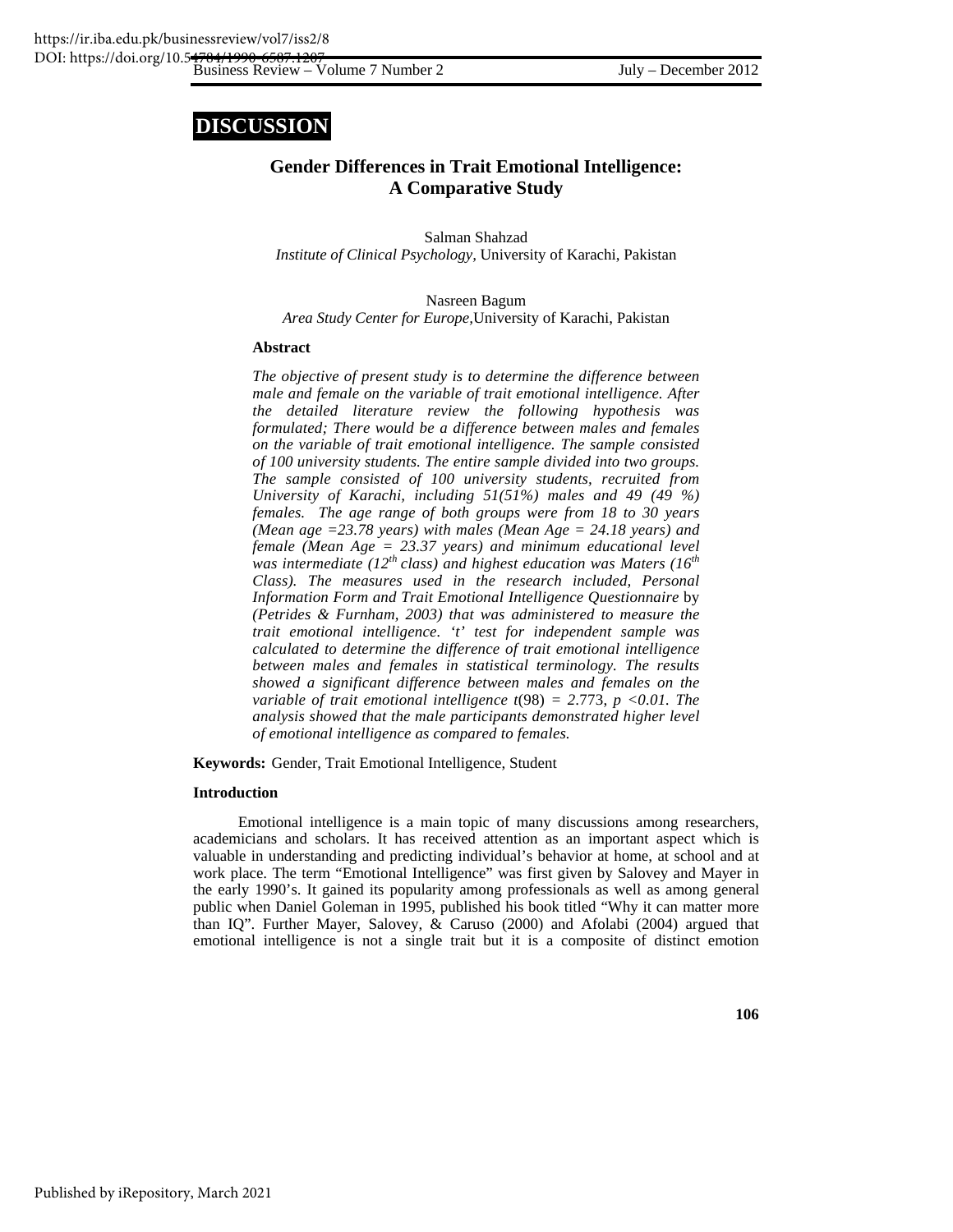reasoning abilities. Perceiving emotions consist of understanding and interpreting the meaning of diverse emotional conditions, as well as their associations with other sensory experiences. Understanding one's emotions involve recognition of how basic emotions are bring together to form complex emotions within an individual, and the regulation of emotions include the control of one's as well as others emotions too.

There are many definitions of emotional intelligence that have been put forward, but the basic concept is same that the emotionally intelligent individuals have better understanding of their own and others emotions. There are numerous conceptualizations of emotional intelligence in the literature (e.g., Bar-On, 1997; Goleman, 1995; Mayer & Salovey, 1997; Petrides & Furnham, 2001). According to Bar-On (1997) EQ as "an array of non-cognitive skills that influence one's ability to succeed in coping with environmental demands and pressures". Bar-On divided EQ into five domains which includes; intra-personal, inter-personal, adaptability, stress management and general mood (as cited in Reiff, 2001). According to Goleman (1995) emotional intelligence means "emotional literacy". Individual with emotional intelligence have ability to relate with others have the ability to empathize, have well developed social skills and have ability to use their emotional understanding to direct their behaviors. According to Salovey and Mayer (1997) emotional intelligence is "the ability of individual to understand his or her emotions as well as others emotions and feelings, to distinguish between them and to use this knowledge in his decision making process and actions". According to Petrides and Furnham (2006) there is a conceptual distinction of emotional intelligence such as "trait EI (emotional self-efficacy), which concern emotion related traits and self-perceived abilities which is measured through self report questionnaires, and second is the ability EI (cognitive-emotional ability), which concerns with the abilities related to emotion and is measured through maximum-performance tests.

The current research is based on the trait emotional intelligence (emotional self efficacy) which focuses on the gender difference in trait EI. According to Petrides and Furnham (2006) "Trait EI is a constellation of emotion-related self-perceptions and dispositions" (e.g., emotion perception, emotion management, empathy and impulsivity) assessed through self-report questionnaires. Many empirical studies have been done to understand the systematic differences in a way in which the two genders experience the workplace and its demands (Roxburgh, 1996).

Research on individual differences has shown much attention on the impact of emotional abilities as personal resources of individuals. Among the emotional abilities the emotional intelligence (EI), is one of the important psychological construct, is partly responsible for bringing a new sphere of studies to explain individual differences in human behavior. Recently, studies have been done which has contributed to this interest by shedding light on the advantages of being an emotionally intelligent individual in areas as diverse as; physical health (Woolery & Salovey, 2004), mental health (Tsaousis & Nikolaou, 2005).

In their research Mandell and Pherwani (2003) examined relationships between emotional intelligence, gender and leadership. They found significant, predictive relationships between these variables. Researchers have sought the differences in EI across gender. For example, Bar-On (1997) and Goleman (1995) found a differential EI profile of males and females. In their researches, researchers (Mayer et al., 1999; Mayer & Geher, 1996; Mandell & Pherwani, 2003) found that women scored higher on the variable of emotional intelligence than men. On the other hand, Petrides and Furnham (2000)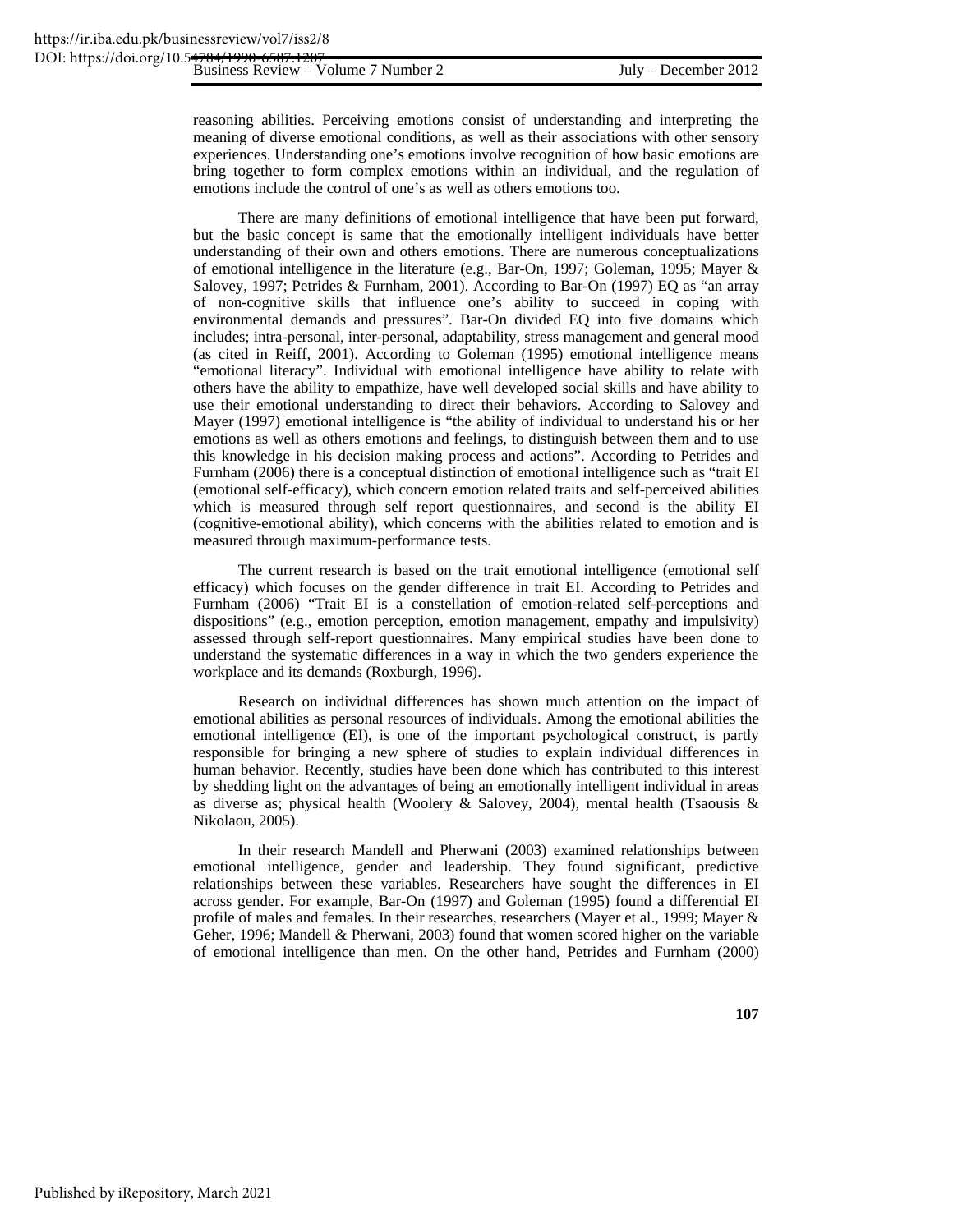found that men score higher on the variable of emotional intelligence as compared to women. Goleman (1998) conducted a research to determine the gender difference on the variable of emotional intelligence and found no difference between men and women.

Previously, studies conducted to assess the gender differences on the variable of emotional intelligence have found controversial findings. Studies in which self report measures were used to assess gender differences on the variable of EI do not generally find significant differences (Fernández-Berrocal, Extremera, & Ramos, 2004) or, in other cases, males scored slightly higher on intrapersonal sub domain than women (Bar-On, Brown, Kirkcaldy, & Thomé; 2000; Petrides & Furhman, 2000).

A research Goleman (1998) and argued that that "men and women seem equally able to increase their emotional intelligence". Study conducted by Stein (as cited in Murray, 1998), in which both men and women were assessed on the variable of emotional intelligence. Stein found that on the sub scales of empathy and social responsibility women scored higher than men, while men scored higher on the subscales of stress tolerance and self-confidence than women. He concluded that both women and men are equally intelligent emotionally, but they are strong in different domains.

Previous researches have given contradictory results regarding the emotional intelligence in males and females. There are few research studies that have been done on the emotional intelligence in general and specifically on gender differences. Keeping in mind the current study was designed to determine the possibility of gender differences on the variable of emotional intelligence in our own cultural framework by formulating a hypothesis that, "there would be differences between male and female students on the variable of trait emotional intelligence".

#### **METHOD**

#### **Participants**

In this study, the sample of university students were recruited from university of Karachi (a city of Pakistan). Sample of the present research comprised of 100 (Mean Age  $= 23.78$  years,  $SD = 3.211$ ) participants. The entire sample was divided into two groups, i.e., 51 males (Mean age  $= 24.18$  years, SD  $= 3.211$ ) and 49 females (Mean age =23.37 years, SD = 3.426). Their minimum education was intermediate ( $12<sup>th</sup>$  grade) and maximum education was Master  $(16<sup>th</sup> Grade)$ . The sample belonged to middle and upper socioeconomic status.

#### **Procedure**

A list of departments of university of Karachi was randomly selected for data collection. A letter of consent describing the research project and inviting participants was provided to heads/authorities of the departments, along with the sample of questionnaires containing items regarding Personal Information Form and trait emotional intelligence scale. The participants were also introduced to the researcher, informed of what participation would entail, and given a consent form sheet that explained the objective of the study. Initially students of their respective classes were approached, and Personal Information Form was filled by the examiner. After that Trait emotional Intelligence Scale *(TEIQue; Petrides & Furnham, 2003)* was administered to assess the emotional intelligence between the groups. After the administration of scales all the participants were thanked by the examiner for their time and voluntarily participation.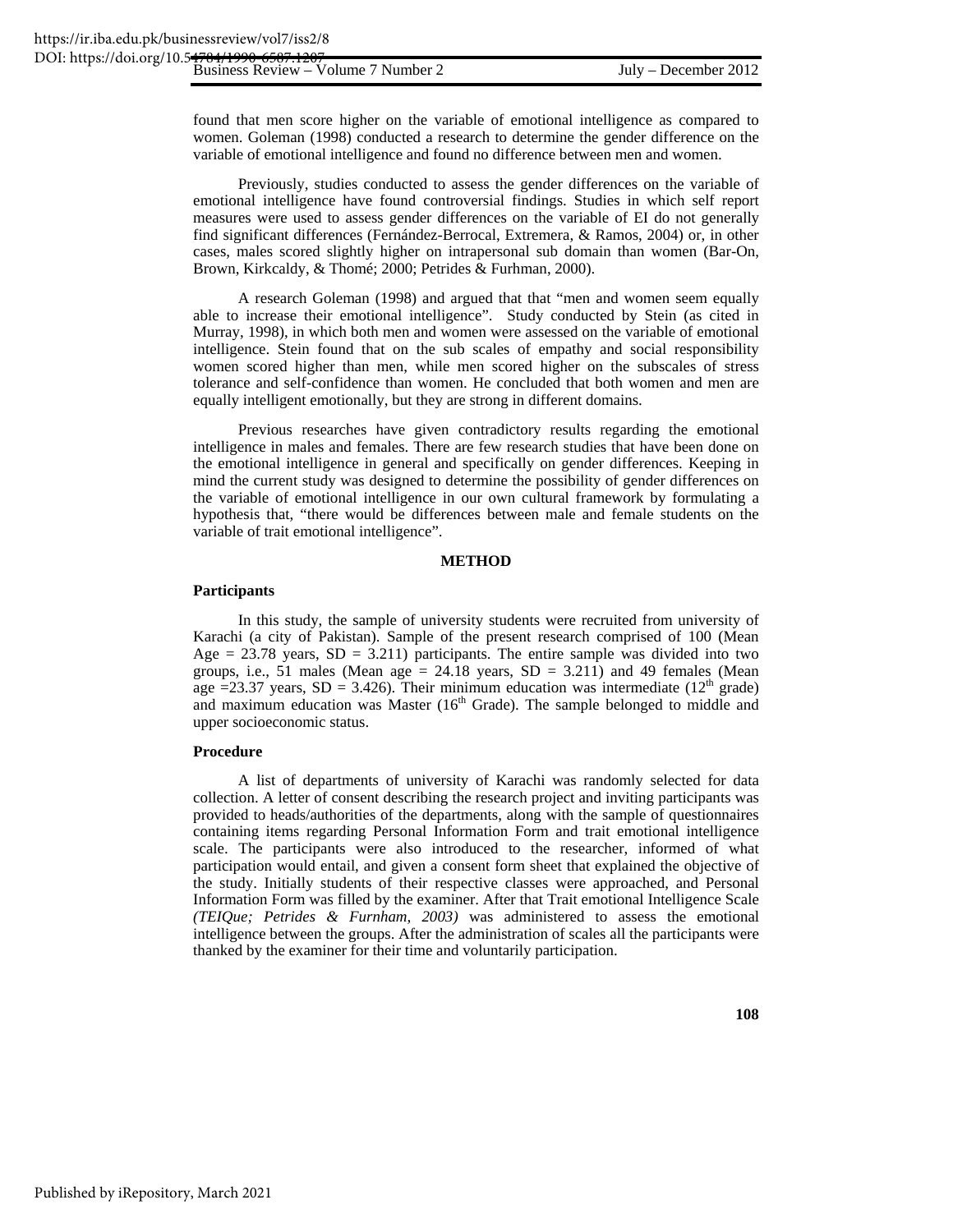#### **Statistical Analysis**

Statistical methods used for analysis of data in the present research were descriptive statistics and 't' test. 't' test for independent sample was computed to determine the difference between males and females on the variable of trait emotional intelligence.

#### **Description of Measures**

#### *a) Demographic Information:*

Personal information would be obtained through items which focus on the participant's age, gender, highest level of education, class in which he/she is studying, grade / division obtained in last class, family structure, and monthly family income.

#### *b) Trait emotional intelligence questionnaire (TEQI- SF):* (Petrides & Furnham, 2003).

This is a 30-item questionnaire designed to measure global trait emotional intelligence (trait EI). It is based on the full form of the TEIQue (Petrides & Furnham, 2003), which covers the trait EI sampling domain comprehensively. The TEIQue-SF provides highly reliable global trait EI scores that correlate meaningfully with a wide range of diverse criteria, including coping styles, life satisfaction, personality disorders, perceived job control, and job satisfaction (Petrides et al., 2003). Items are responded to on a 7-point Likert scale.

#### **RESULTS**

#### **Table 1**

#### **Descriptive statistics for the age of the entire sample**

| <b>Variable</b> | Group  | Minimum | <b>Maximum</b> | M     | SD    |
|-----------------|--------|---------|----------------|-------|-------|
| Age             | Male   | 18.00   | 30.00          | 24.18 | 3.211 |
|                 | Female | 18.00   | 30.00          | 23.37 | 3.426 |

#### **Table 2**

#### **Independent Samples 't' Test for participants' Trait Emotional Intelligence**

| <b>Variable</b>                                         | Group       | $\boldsymbol{N}$ | M      | <b>SD</b>           | <b>SEM</b> | df | t     | Sig.<br>$(2 -$<br>tailed) | <b>Std. Error</b><br><b>Difference</b> |
|---------------------------------------------------------|-------------|------------------|--------|---------------------|------------|----|-------|---------------------------|----------------------------------------|
| <b>Trait</b><br><b>Emotional</b><br><b>Intelligence</b> | <b>Male</b> | 51               |        | 147.51 22.253 3.116 |            | 98 | 2.773 | .007                      | 4.393                                  |
|                                                         | Female      | 49               | 135.33 | 21.650              | 3.093      |    |       |                           |                                        |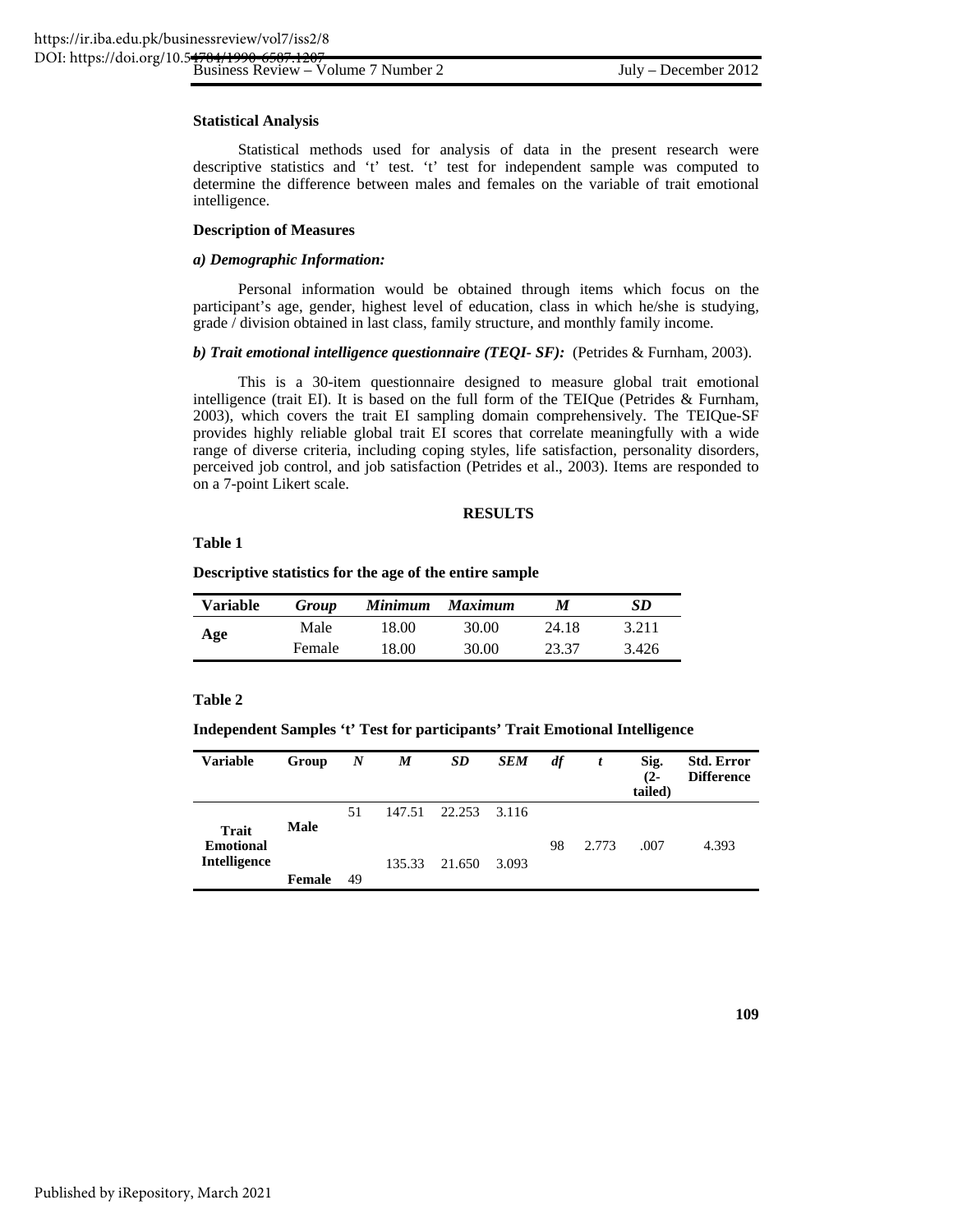#### **Discussion**

Results in Table 2 shows that there is a difference between mean scores of male and female with respect to emotional intelligence, with males having higher level of trait emotional intelligence than that of females. However, the difference touched 0.01 level. The results obtained from present study are consistent with the findings of studies conducted by Chu (2002) who revealed that males have higher level of emotional intelligence than that of females. However, these findings contradicted the results of previous studies (e.g., Mayer, Salovey, & Caruso, 2002; Palmer, Gignac, Manocha, & Stough, 2005; Singh, 2002). They all found females to have higher emotional intelligence than that of males.

A possible explanation might be that men perceive themselves more emotionally intelligent, as has been observed for other self-reported characteristic. Another reason for the present findings might be due to the fact that emotional intelligence deals with managing and expressing individual's emotions as well as social skills. Since, males tend to control their emotion well and are able to develop healthy relationships as compared to females, so they are emotional intelligence than that of females. This is perhaps because of the society, which socializes the two genders differently as has been found in studies by Duckelt and Raffalli (1989) and Sandhu and Mehrotra (1999). Singh (2007) reported that women are not necessarily 'smarter' than men on the variable of emotional intelligence, nor are men are 'superior' to women on this variable. But both of them as individual as well as groups share personal profile of strengths and weaknesses in each domain. For example, if some one empathic to others may lack certain abilities to cope up with distress; some may have deep understanding of other's emotions, but may be socially incompetent. Both men and women have equal contribution to society, but women have to face discrimination in certain areas due to her role as female. This discrimination may possibly effects on the emotional development of females.

This study with its capacity would help to better understand the meaning of gender differences in the field of emotional intelligence and suggest proper interventions for raising emotional both men and women. So this area needs more exploration. Findings of this research study will prove beneficial for educators, parents, counsellors for providing better knowledge about this vital component of success and its important predictors. An understanding of all these aspects will provide a better insight into the success equation required in life. Thus, the above finding may not be conclusive and can't generalize to all men and women but suggestive of the trend.

Emotional intelligence plays an important part in every aspect of people's lives for example, in their research Siddiqui, Shahzad and Ansari (2009) found that there is a significant positive relationship of trait emotional intelligence with happiness and life satisfaction. With all that in mind, EQ training with well planned manner to both males and females graduate students is necessary and would be an advantage in their lives. This may help them to develop stable and trusting relationships, to understand themselves as well as others in a better way, to control their feelings effectively, to interpret others behavior objectively and treat other people with empathy.

Human emotions are essential aspect of personality. It would be interesting and valuable to examine the other domains of personality in future research that may possibly have a relationship with emotional intelligence of both group. As mentioned earlier that trait emotional intelligence is a constellation of trait to have global trait EI. So the study of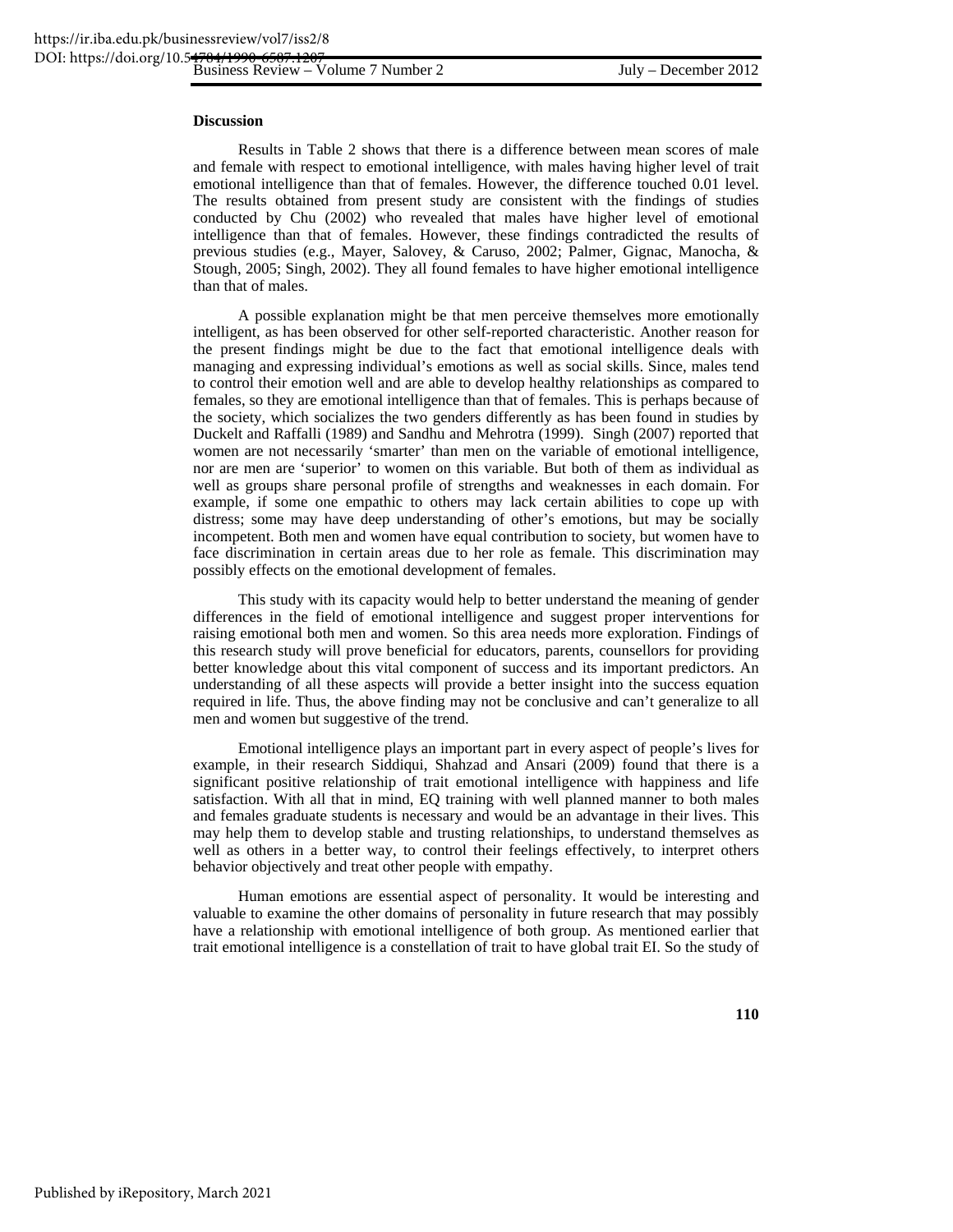multiple facets of trait emotional intelligence may give a deep understanding about the individual\s global trait emotional intelligence.

#### **Acknowledgement**

We are thankful to K. V. Petrides and Adrian Furnham, the authors of trait emotional intelligence questionnaire for giving us permission to use the questionnaire in our research studies as well as to translate and adapt this questionnaire into Urdu. We are also thankful to the participants of our study for sparing their precious time to participate in the study.

#### **References**

Afolabi, A. O. (2004). Influence of five-factor personality attributes, need for achievement and emotional intelligence on work team interaction processes in the Niger-Delta. An Unpublished Ph.D Thesis, University of Ibadan, Nigeria.

BarOn, R. (1997). *BarOn Emotional Quotient Inventory.* Toronto: Multi-Health Systems.

Bar-On, R., Brown, J. M., Kirkcaldy, B. D., & Thomé; E. P., (2000). Emotional expression and implication for occupational stress; an implication for the Emotional Quotient Inventory (EQ-i). *Personality and Individual Differences, 28,* 1107-1118.

Chu, J. (2002). Boys' development*. Reader's Digest,* 94-95.

Duckelt, E. & Raffalli, M (1989). Taking care, maintaining the self and the home in adolescents. *Journal of Youth and Adolescence, 18*(6), 549.

Fernández-Berrocal, P. Extremera, N., & Ramos, N. (2004). Validity and reliability of Spanish modified version of the Trait Meta Mood Scale. *Psychological Reports, 94*, 751- 755.

Goleman, D. (1995). *Emotional Intelligence.* New York: Bantam Books.

Goleman, D. (1998). *Working with emotional intelligence.* New York: Bantam Books

Mandell, B. & Pherwani, S. (2003). Relationship between emotional intelligence and transformational leadership style: a gender comparison. *Journal of Business and Psychology, 17,* 387- 404.

Mandell, B., & Pherwani, S. (2003). Relationship between emotional intelligence and transformational leadership style: A gender comparison. *Journal of Business Psychology*, *17*(3), 387-404.

Mayer, J. D. & Geher, G. (1996). Emotional Intelligence and its identification of emotion*. Intelligence, 22,* 89-113.

Mayer, J. D., Salovey, P., & Caruso, D. (1999). *Instruction manual for the MSCEIT: Mayer-Salovey-Caruso Emotional Intelligence Test*. Toronto, Ontario, Canada: Multi-Health Systems.

Mayer, J. D., Salovey, P., & Caruso, D. (2000). Models of Emotional Intelligence. In: R. Sternberg (Ed.), Handbook of Intelligence. Cambridge, UK: Cambridge University.